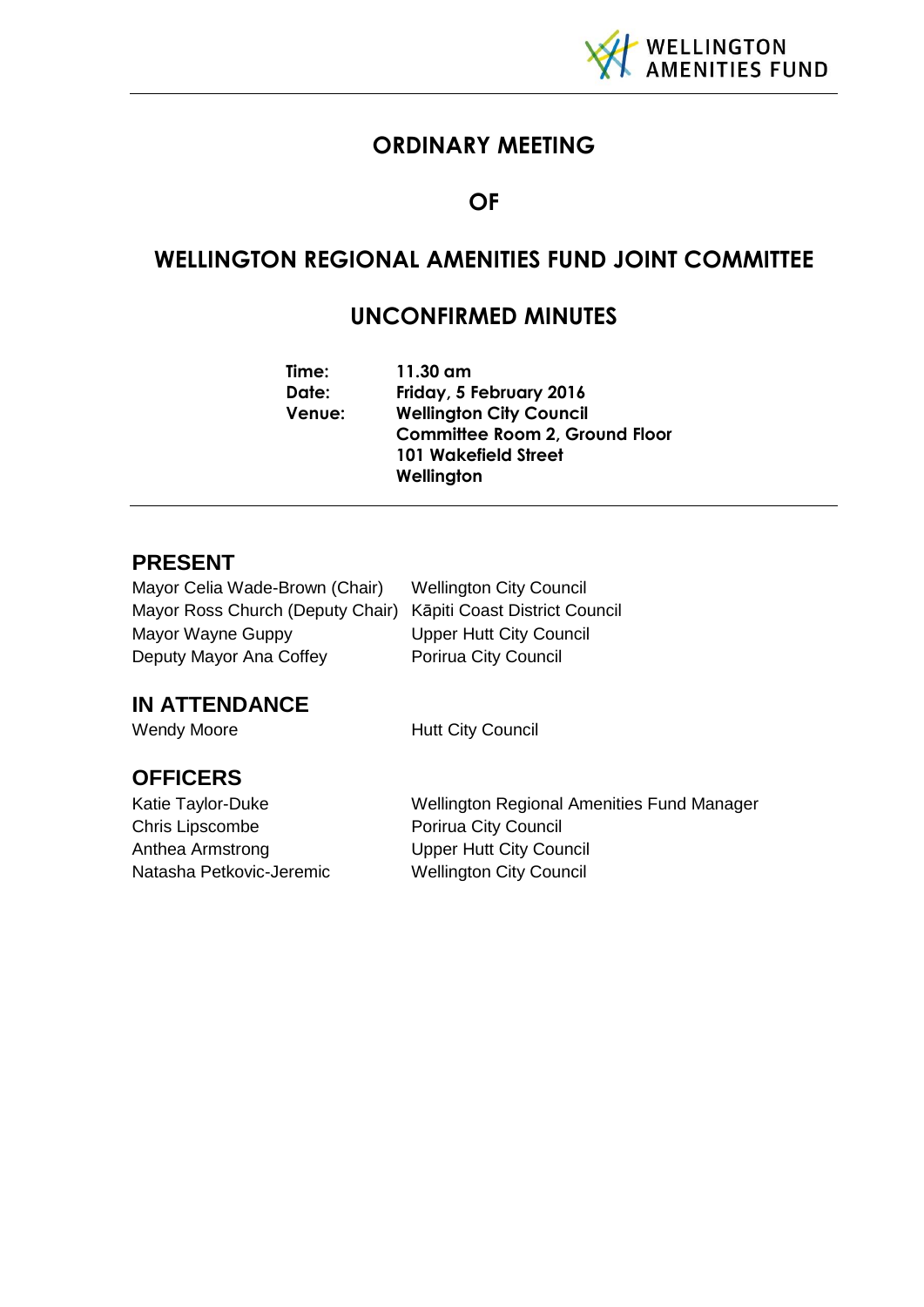### **Business**

- 1. Meeting Conduct
	- 1.1. Apologies
	- 1.2. Conflict of Interest Declaration
	- 1.3. Confirmation of Minutes
	- 1.4. Public Participation
	- 1.5. Items not on the Agenda
- 2. General Business
	- 2.1. Funding the LUX Festival Trust based on a revised Expression of Interest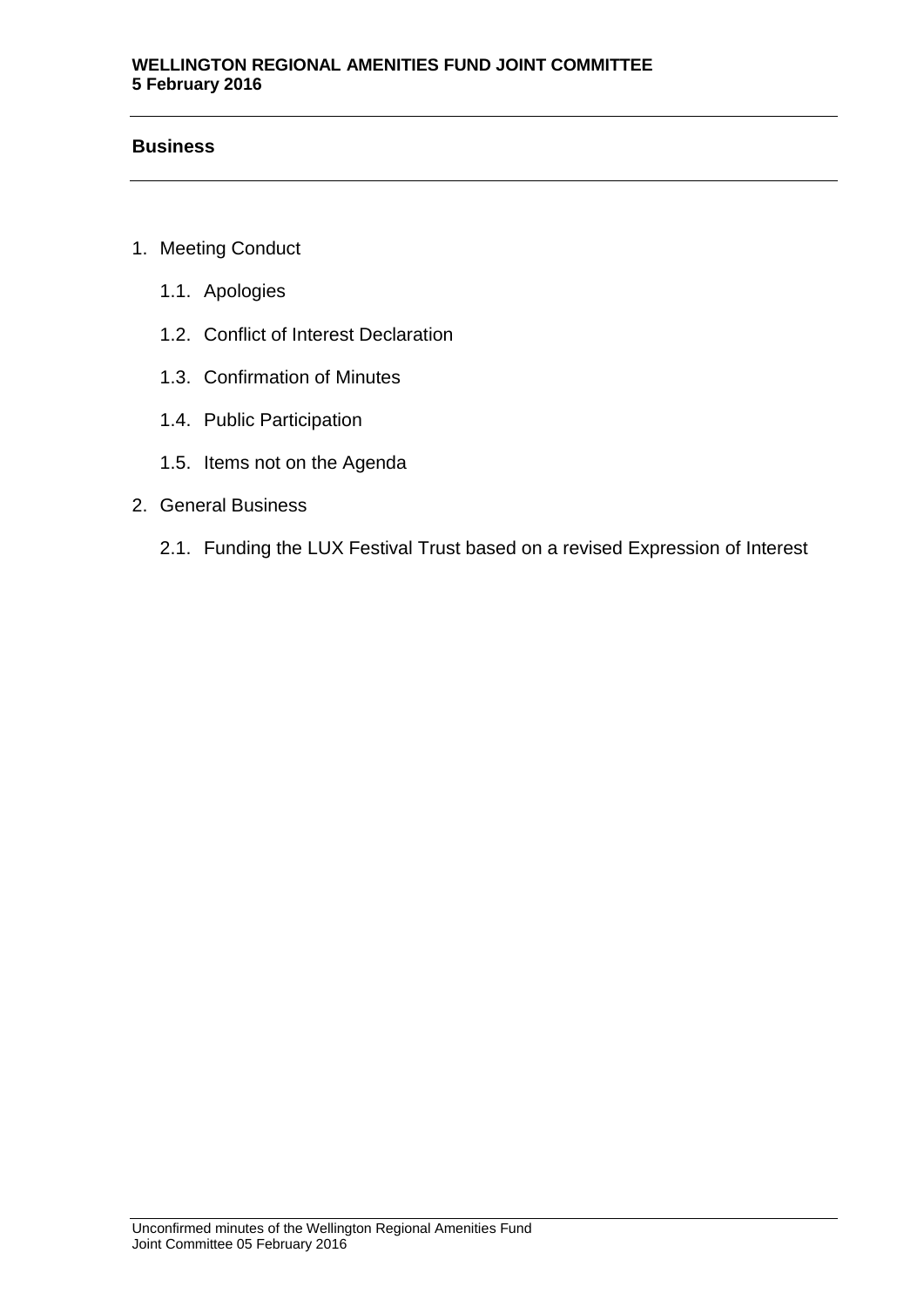## **1 Meeting Conduct**

### **1. 1 Apologies**

### **Resolved**

That the Joint Committee:

Accept the apologies received from Mayor Nick Leggett, Mayor Lyn Patterson and Mayor Ray Wallace.

**Carried**

### **1. 2 Conflict of Interest Declarations**

There were no conflicts of interest declarations.

### **1. 3 Confirmation of Minutes**

### **Moved Mayor Celia Wade-Brown, seconded Mayor Ross Church**

#### **Resolved**

That the Wellington Regional Amenities Fund Joint Committee:

Approve the minutes of the Wellington Regional Amenities Fund Joint Committee held on 28 August 2015, having been circulated, that they be taken as read and confirmed as an accurate record of that meeting.

**Carried**

### **1. 4 Public Participation**

### **1.4.1 Mary Laine, LUX Festival**

Mary Laine addressed the Joint Committee about the LUX Festival.

### **1. 5 Items not on the Agenda**

There were no items not on the agenda.

### **2. General Business**

### **2.1 Funding the LUX Festival Trust Based on a Revised Expression of Interest**

The Joint Committee temporarily suspended standing orders (3.2.1) for item 2.1

Voting For: Mayor Celia Wade-Brown, Mayor Ross Church, Deputy Mayor Ana Coffey

Voting Against: Mayor Wayne Guppy

Majority Vote: 3:1

**Carried**